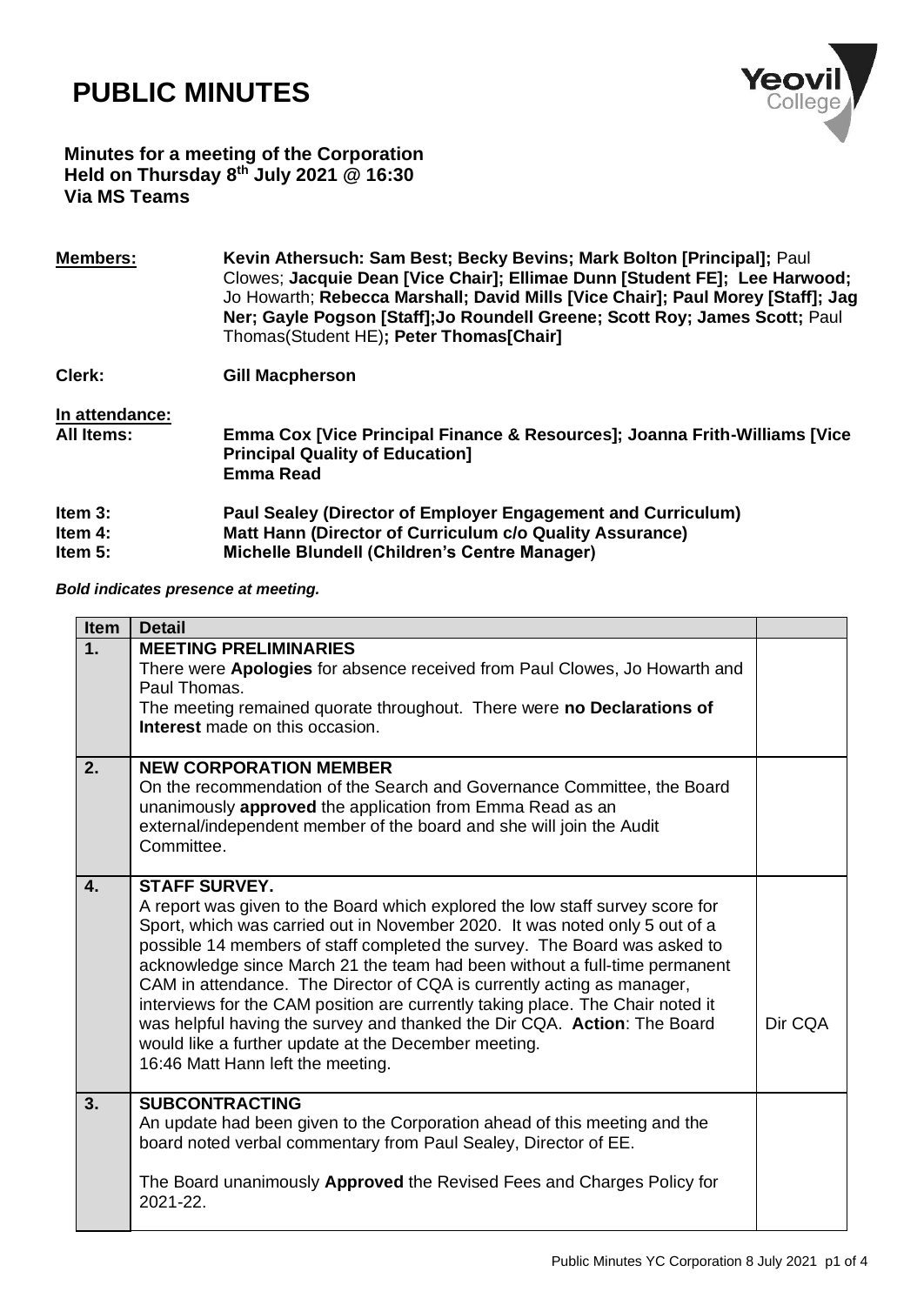|     | Paul Sealey wanted to update the Board with regards to the Partnership<br>Contracts Manager, Charlotte Redfern-Ward. Paul reported that Charlottes<br>effective management ensures there are no significant issues and he wanted to<br>publicly thank her. The Chair noted it was good news.<br>16:56 Paul Sealey left the meeting.                                                                                                                                                                                                                                                                                                                                                                                                                      |  |
|-----|----------------------------------------------------------------------------------------------------------------------------------------------------------------------------------------------------------------------------------------------------------------------------------------------------------------------------------------------------------------------------------------------------------------------------------------------------------------------------------------------------------------------------------------------------------------------------------------------------------------------------------------------------------------------------------------------------------------------------------------------------------|--|
| 4.  | Item was discussed prior to item 3.                                                                                                                                                                                                                                                                                                                                                                                                                                                                                                                                                                                                                                                                                                                      |  |
| 5.  | <b>CHILDREN'S CENTRE</b><br>The Board Noted a presentation from the Children's Centre Manager and the<br>parent satisfaction research results. The Chair noted the enthusiasm of the<br>Manger, and it was very inspiring. The Governors congratulated her and her<br>team.                                                                                                                                                                                                                                                                                                                                                                                                                                                                              |  |
|     | The Board unanimously Approved the P53 YC Nursery admission, fees and<br>funding policy. The Centre Manager was encouraged by the Board to think how<br>the policy could be presented to the parents as they felt it was over complicated<br>and it could be simplified. The payment structure could be clearer. Chair<br>encouraged the Manager to take the comments on board.<br>17:15 Michelle Blundell left the meeting.                                                                                                                                                                                                                                                                                                                             |  |
| 6.  | MINUTES OF THE MEETING HELD ON:<br>The Committee unanimously Approved the minutes of 17 June 20 May 2021<br>(Public, Confidential and Strictly Confidential) as a correct and accurate record<br>and Approved the publication of non-confidential minutes onto the Yeovil<br>College website.                                                                                                                                                                                                                                                                                                                                                                                                                                                            |  |
| 7.  | <b>MATTERS ARISING (MA)</b><br>The Action and Query sheets were Noted and accepted. Actions were either<br>complete, included elsewhere on today's agenda or being appropriately tracked<br>and carried forward.                                                                                                                                                                                                                                                                                                                                                                                                                                                                                                                                         |  |
| 8.  | <b>SEARCH AND GOVERNANCE</b><br>The Chair of the Search and Governance Committee shared the headlines from<br>the earlier meeting. The Board unanimously <b>Approved</b> , on the recommendation<br>of the Search and Governance Committee, the following;<br>a. The appointment of Sam Best as Vice Chair of the Corporation and Lead<br>Governor of Safeguarding<br>b. Ellimae Dunn a member of the CQA committee<br>c. Rebecca Marshall to become Lead Governor for Equality and Diversity<br>and extend her term for a further 4 years.<br>d. David Mills extension of his term by 4 years.<br>e. Paul Thomas a member of the CQA committee<br>Jag Ner to return off sabbatical in September 21 and join the Audit<br>f.<br>Committee as Vice Chair. |  |
| 9.  | <b>CHAIR'S REPORT</b><br>The Board noted the verbal report from the Chair. Emphasis was given to the<br>current Vice Chair, Jacquie Dean, leaving the Board at the end of July.                                                                                                                                                                                                                                                                                                                                                                                                                                                                                                                                                                          |  |
| 10. | <b>CLERK'S REPORT</b><br>The Board noted the Clerks report.                                                                                                                                                                                                                                                                                                                                                                                                                                                                                                                                                                                                                                                                                              |  |
| 11. | <b>PRINCIPAL'S REPORT</b><br>The Board noted the Principal's report, topics covered as following.<br>Confidential item<br><b>Ed Tech Partnership</b><br>$\overline{\phantom{a}}$<br>Review and Improve Day (RAID)<br>$\overline{\phantom{a}}$<br>Cllr Evie Potts-Jones, Mayor visit<br>$\overline{\phantom{a}}$                                                                                                                                                                                                                                                                                                                                                                                                                                          |  |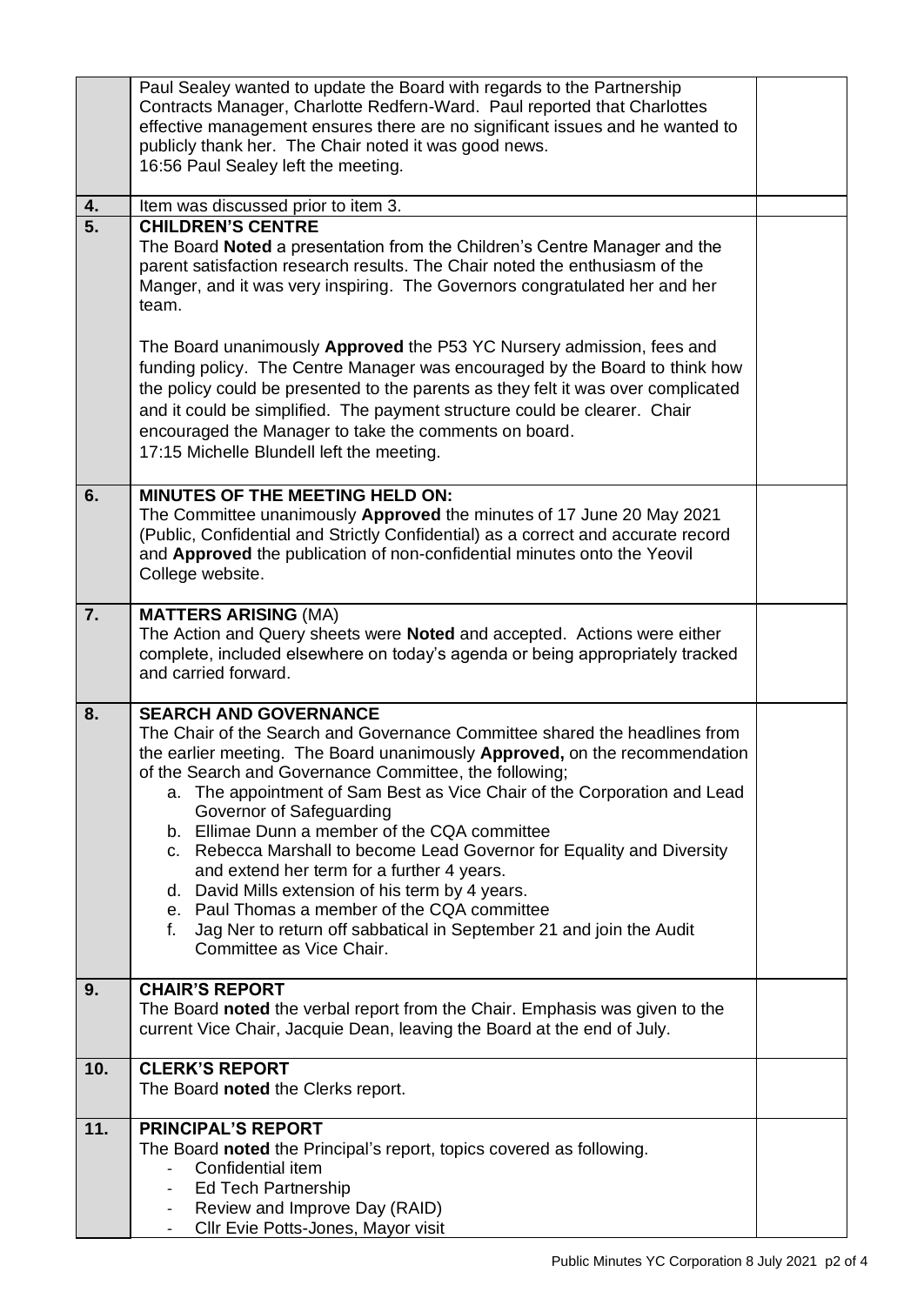|      | A meeting held with Headteacher from Kings Arthur's School<br>Assembly at Bucklers Mead Academy - other appoints at other schools in                                                                                                                                                                                                                                                                                                                                                                                                                                                         |           |
|------|----------------------------------------------------------------------------------------------------------------------------------------------------------------------------------------------------------------------------------------------------------------------------------------------------------------------------------------------------------------------------------------------------------------------------------------------------------------------------------------------------------------------------------------------------------------------------------------------|-----------|
|      | early September.                                                                                                                                                                                                                                                                                                                                                                                                                                                                                                                                                                             |           |
|      | In Person new Students' Day(s)<br>17:28 Ellimae Dunn left the meeting.                                                                                                                                                                                                                                                                                                                                                                                                                                                                                                                       |           |
|      |                                                                                                                                                                                                                                                                                                                                                                                                                                                                                                                                                                                              |           |
|      | The Operating Statement was noted by the Board. It was noted, although red,<br>items are more likely to become Amber, they remain red due to the level of<br>uncertainty. The VPQ of E informed Board, with regards to apprentice ships<br>outcomes, although a bounce back predicted, it is unclear if this will happen.<br>Functional skills outcomes are not available. She felt it was better to be cautious<br>than optimistic.<br>The Strategic Plan was noted by the Board. Action: The matrix of tables in<br>appendix's will be updated in the next couple of months after outcomes |           |
|      | information received, it will be ready for the October Corporation meeting. It is                                                                                                                                                                                                                                                                                                                                                                                                                                                                                                            | Principal |
|      | planned to have the finalised document ready for March / April next year. It is<br>hoped to have a strategic plan that states high level objectives rather than the                                                                                                                                                                                                                                                                                                                                                                                                                          |           |
|      | current document. It will also be discussed at the January Strategy Day.                                                                                                                                                                                                                                                                                                                                                                                                                                                                                                                     |           |
| 12.C | <b>FINANCIAL UPDATE</b>                                                                                                                                                                                                                                                                                                                                                                                                                                                                                                                                                                      |           |
|      | The Board noted the May Management Accounts and highlights from the VP<br>F&R. The key points are recorded separately in the confidential minutes.                                                                                                                                                                                                                                                                                                                                                                                                                                           |           |
| 13.C | <b>BUDGET AND 3 YEAR FINANCIAL PLAN</b>                                                                                                                                                                                                                                                                                                                                                                                                                                                                                                                                                      |           |
|      | The Board noted the 2021/22 College Budget and 3 Year Financial Plan from<br>the VP F&R. The key points are recorded separately in the confidential                                                                                                                                                                                                                                                                                                                                                                                                                                          |           |
|      | minutes.                                                                                                                                                                                                                                                                                                                                                                                                                                                                                                                                                                                     |           |
| 14.C | <b>PROCUREMENT</b>                                                                                                                                                                                                                                                                                                                                                                                                                                                                                                                                                                           |           |
|      | The key points are recorded separately in the confidential minutes.                                                                                                                                                                                                                                                                                                                                                                                                                                                                                                                          |           |
|      | 18:10 Jag Ner left the meeting.                                                                                                                                                                                                                                                                                                                                                                                                                                                                                                                                                              |           |
| 15.  | <b>TEACHING AND LEARNING</b>                                                                                                                                                                                                                                                                                                                                                                                                                                                                                                                                                                 |           |
|      | (including Curriculum, Quality and Assurance Committee Business)<br>The Board noted the report received on Target Grades - Summary and                                                                                                                                                                                                                                                                                                                                                                                                                                                       |           |
|      | Predictions. The Board acknowledged how hard the teachers and lecturers had                                                                                                                                                                                                                                                                                                                                                                                                                                                                                                                  |           |
|      | worked on the assessments.<br>18:30 James Scott left the meeting.                                                                                                                                                                                                                                                                                                                                                                                                                                                                                                                            |           |
| 16.  | <b>GOVERNOR UPDATES</b>                                                                                                                                                                                                                                                                                                                                                                                                                                                                                                                                                                      |           |
|      | The Board noted updates from the Staff Governors noting the end of year Staff<br>BBQ. Paul Morey informed the Board the hospitality learners had received                                                                                                                                                                                                                                                                                                                                                                                                                                    |           |
|      | achievement certificates. Ellimae Dunn informed the Board that the new                                                                                                                                                                                                                                                                                                                                                                                                                                                                                                                       |           |
|      | students day went well. All health and social care/early years students are<br>excited for the renovated Ashdown building. The last student voice meeting had                                                                                                                                                                                                                                                                                                                                                                                                                                |           |
|      | hardly any complaints or queries. The Student Union (SU's) first project should                                                                                                                                                                                                                                                                                                                                                                                                                                                                                                              |           |
|      | be installed over the summer ready for September. The SU have created a well-                                                                                                                                                                                                                                                                                                                                                                                                                                                                                                                |           |
|      | being account on Instagram to support students at YC with their well-being.<br>Unloc are looking for 6 student governors to join a new student Governor                                                                                                                                                                                                                                                                                                                                                                                                                                      |           |
|      | steering group, which she has applied for. The individuals chosen will be                                                                                                                                                                                                                                                                                                                                                                                                                                                                                                                    |           |
|      | helping to shape the national student Governor programme for next year, 22/23.                                                                                                                                                                                                                                                                                                                                                                                                                                                                                                               |           |
| 17.C | <b>INFRASTRUCTURE COMMITTEE</b>                                                                                                                                                                                                                                                                                                                                                                                                                                                                                                                                                              |           |
|      | The Board noted the Minutes of the Infrastructure Committee meeting of 1 <sup>st</sup><br>July, 2021. The key points are recorded separately in the confidential minutes.                                                                                                                                                                                                                                                                                                                                                                                                                    |           |
|      |                                                                                                                                                                                                                                                                                                                                                                                                                                                                                                                                                                                              |           |
| 18.  | <b>LEGAL, POLICY and REGULATORY MATTERS</b><br>The Board noted an update on HE from the principal.                                                                                                                                                                                                                                                                                                                                                                                                                                                                                           |           |
|      |                                                                                                                                                                                                                                                                                                                                                                                                                                                                                                                                                                                              |           |